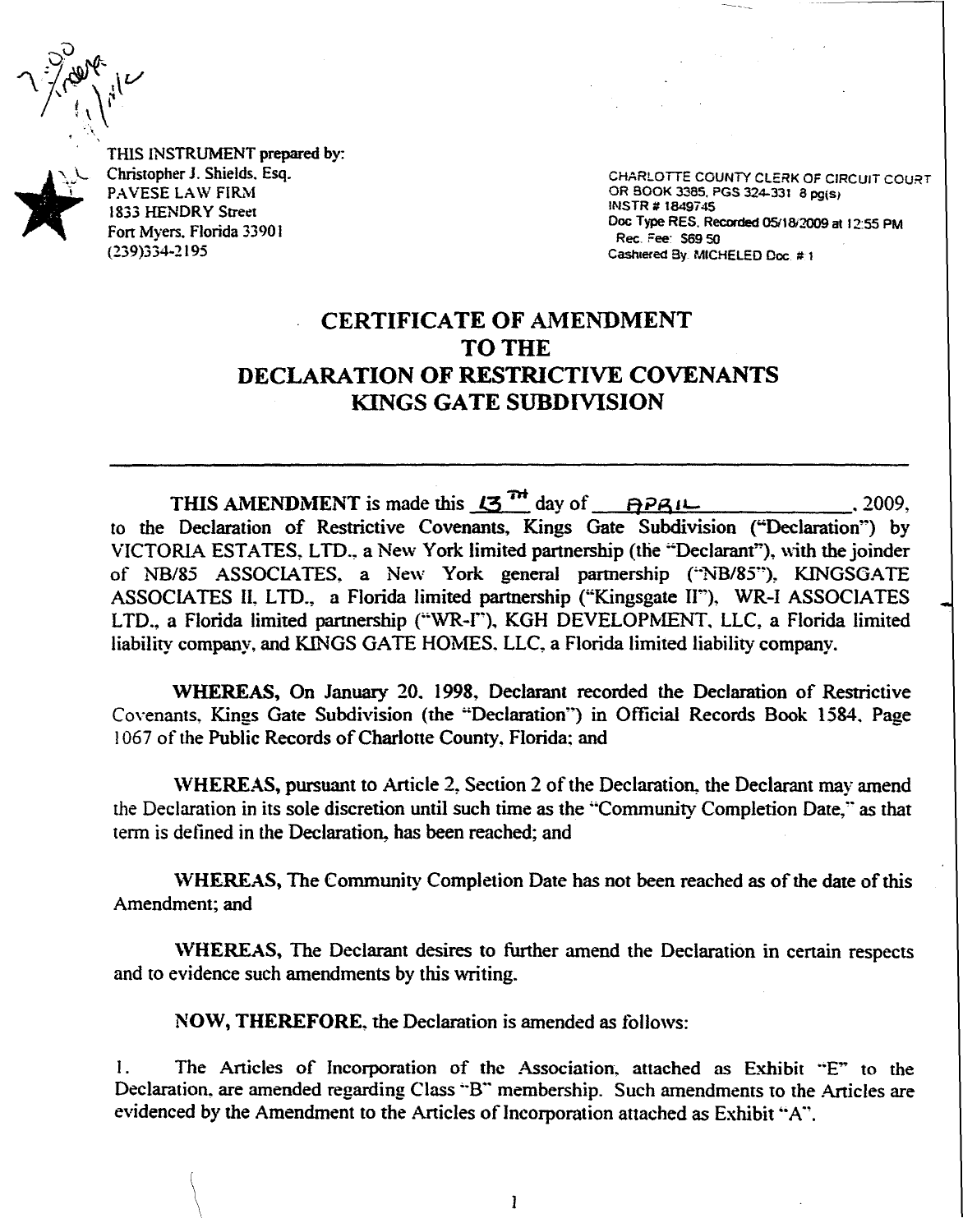IN WITNESS WHEREOF, we have hereunto affixed out hands and seal of the said corporation, this  $13^{\mu}$  day of  $\Omega$  $.2009.$ 

Witnesses:

Declarant:

Victoria Estates, Ltd. By: Benderson-Victoria, L.C., its general partner

Bv:

H. Baldauf, its Manager

Name:

STATE OF N **COUNTY OF** 

BEFORE ME, the undersigned authority, appeared this  $\frac{1}{2}$ day of 2009. David H. Baldauf, as Manager of Benderson-Victoria, L.C., the general partner of Victoria Estates. Ltd., who is personally known to me or who has produced for me as identification, and who acknowledged voluntarily and knowingly executing the foregoing FIRST AMENDMENT TO DECLARATION OF RESTRICTIVE COVENANTS KINGS GATE SUBDIVISION for the purposes and consideration therein expressed, and who did not take an oath.

Notary Signat My Commission Expires:

*<u>Rotary Public</u>*, State of Ne Registration No. 01KE601819 Qualified in Erie County My Commission Expires January